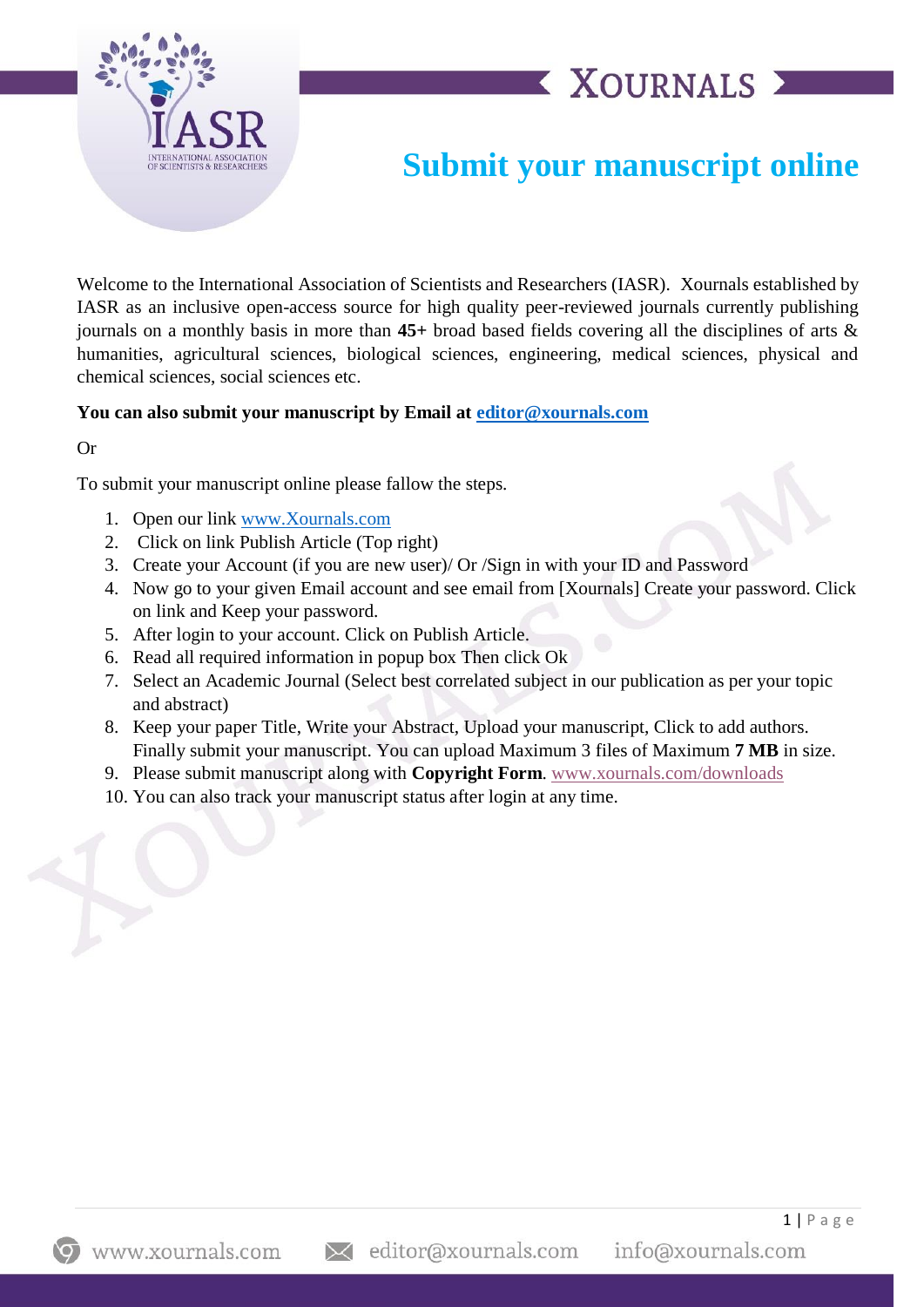To submit your manuscript online please fallow the steps.

1. Open our link [www.Xournals.com](http://www.xournals.com/)

**PUBLISH ARTICLE** 

LOGIN

X XOURNALS X

- 2. Click on link Publish Article (Top right)
- 3. Create your Account (if you are new user)/ Or /Sign in with your ID and Password

| Sign In<br>Forgot Password?              | Create Account                      |  |
|------------------------------------------|-------------------------------------|--|
| E-Mail                                   | Name                                |  |
| Password                                 | E-Mail                              |  |
| Sign In                                  | <b>Create Account</b>               |  |
| Don't have an account?<br>Create Account | Already have an account?<br>Sign In |  |

You will see this Massage.



4. Now go to your given Email account and see email from [Xournals] Create your password. **Click on link** and Keep your password.

| <b>COMPOSE</b>             | ▱<br>Primary                                   | Promotions<br><b>Social</b>                                                                                                                      |
|----------------------------|------------------------------------------------|--------------------------------------------------------------------------------------------------------------------------------------------------|
| Inbox(1)<br><b>Starred</b> | Xournals<br>- 77                               | [Xournals] Create your password - Hi Xournals, Welcome to Xournals, Please click this link to verify your account and create a nev<br>$10:03$ am |
|                            |                                                |                                                                                                                                                  |
|                            |                                                |                                                                                                                                                  |
|                            |                                                |                                                                                                                                                  |
|                            | Hi Xournals,                                   |                                                                                                                                                  |
|                            | account, so that you can start using Xournals. | Welcome to Xournals, Please click this link to verify your account and create a new password for your                                            |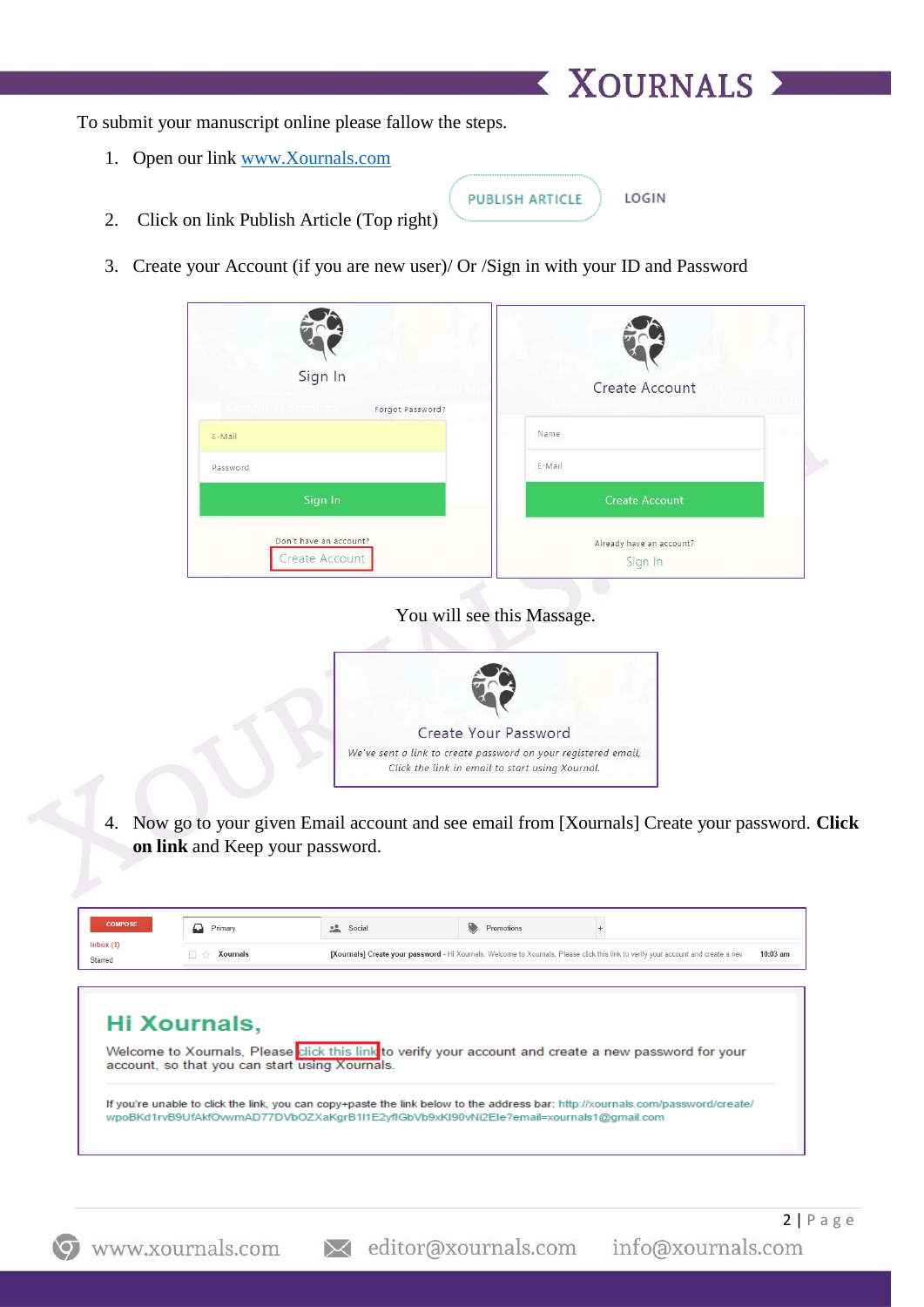5. After login to your account. Click on Publish Article.

| <b>PUBLISH ARTICLE</b> | LOGIN |
|------------------------|-------|
|                        |       |

**XOURNALS X** 

6. Read all required information in popup box Then click Ok



7. Select an Academic Journal (Select best correlated subject in our publication as per your topic and abstract)

|                       | <b>XOURNALS</b> | Search                                                                                                                                                                                                                          |                                                     |           |                                                 |    | <b>PUBLISH ARTICL</b>                             |     |
|-----------------------|-----------------|---------------------------------------------------------------------------------------------------------------------------------------------------------------------------------------------------------------------------------|-----------------------------------------------------|-----------|-------------------------------------------------|----|---------------------------------------------------|-----|
| <b><u>ெ</u>Home</b>   |                 | Select an Academic Journal                                                                                                                                                                                                      |                                                     |           |                                                 |    |                                                   |     |
| <b>ID</b> About       |                 | Welcome to the online submission service for "International Association of Scientists and Researchers" (IASR).<br>The service is easy to use. You're few click away to publish your work. Please read the notes for authors and |                                                     |           |                                                 |    |                                                   |     |
| <b>W</b> Publications |                 | submission instructions before you start. Other assistance, feel free to contact at info@xournals.com                                                                                                                           |                                                     |           |                                                 |    |                                                   |     |
| Journal               |                 | Academic journal of<br>Accounting and                                                                                                                                                                                           | Academic journal of<br><b>Agricultural Sciences</b> |           | icademic journal of<br><b>Anthropological</b>   |    | Academic journal of<br><b>Applied Engineering</b> |     |
| $e$ -Books            |                 | Finance                                                                                                                                                                                                                         |                                                     |           | itudies                                         |    |                                                   |     |
| <b>Theses</b>         |                 | <b>TSSN#: UA</b>                                                                                                                                                                                                                | ISSN#: UA                                           | 咏<br>می   | <b>SSN#: UA</b>                                 |    | <b>TSSN#: UA</b>                                  |     |
| <b>Dissertations</b>  |                 | Academic journal of<br>Archaeological                                                                                                                                                                                           | <b>Academic journal of Arts</b><br>and Humanities   |           | Academic journal of<br>Astrophysics and         |    | Academic journal of<br><b>Bioinformatics</b>      |     |
| <b>Manuals</b>        |                 | <b>Studies</b>                                                                                                                                                                                                                  |                                                     |           | Planets                                         |    |                                                   |     |
| <b>静</b> Memberships  | $\sim$          | ъŘ<br>ISSN#: UA                                                                                                                                                                                                                 | ISSN#: UA                                           | $\bullet$ | ISSN#: UA                                       |    | ISSN#: UA                                         |     |
| <b>ED</b> Events      | $\sim$          | Academic journal of<br>Biotechnological                                                                                                                                                                                         | Academic journal of<br><b>Botanical Sciences</b>    |           | Academic journal of<br><b>Chemical Sciences</b> |    | Academic journal of<br><b>Computer Sciences</b>   |     |
| $\Omega$ Awards       |                 | Research                                                                                                                                                                                                                        |                                                     |           |                                                 |    |                                                   |     |
| 界 Advisory Board      |                 | ISSN#: UA                                                                                                                                                                                                                       | ISSN#: UA                                           | Ü.        | ISSN#: UA                                       | 論的 | ISSN#: UA                                         | CZ. |

8. Keep your paper Title, Write your Abstract, Upload your manuscript, Click to add authors. Finally submit your manuscript. You can upload Maximum 5 files of Maximum **25 MB** in size.

| <b>XOURNALS</b>                    | Q<br>Search                                                                                             | <b>PUBLISH ARTICLE</b><br>ΑI |
|------------------------------------|---------------------------------------------------------------------------------------------------------|------------------------------|
| <b>命</b> Home                      | <b>Academic Journal of Agricultural Sciences</b>                                                        |                              |
| <b>CI</b> About                    |                                                                                                         | Submit                       |
| <b>W</b> Publications              | Article title goes here                                                                                 |                              |
| 森 Memberships                      | Write your abstract here                                                                                |                              |
| <b>Events</b>                      |                                                                                                         |                              |
| Q Awards                           |                                                                                                         |                              |
| 界 Advisory Board                   |                                                                                                         |                              |
| <b>色 Authors</b>                   |                                                                                                         |                              |
| $\downarrow$ Downloads             | <b>Upload your article here</b><br>You can upload your article in .docx, .doc or .pdf format.<br>$^{+}$ |                              |
| <b>@</b> Contacts IASR             |                                                                                                         |                              |
| $\bullet$<br><b>Total Journals</b> | You haven't added any authors yet. Click here to add author                                             |                              |